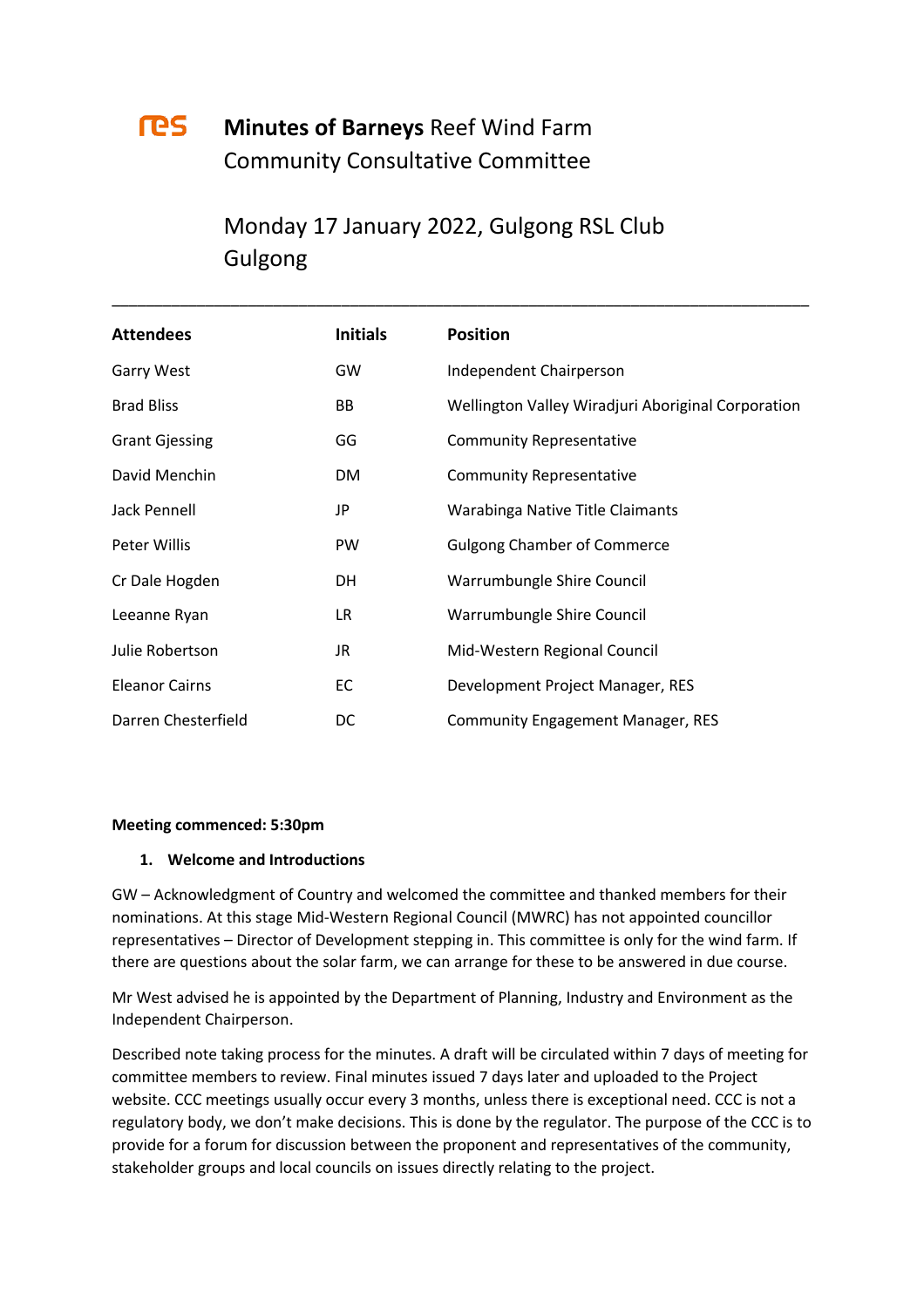Members provided an introduction and their interest.

- **2. Apologies - NIL**
- **3. Declarations of Interest – NIL**
- 4. **Proponents Report**

### **RES Overview**

EC – Eleanor started with RES overview. RES has 40 years of experience developing constructing and operating renewable energy assets, across the globe operating in 10 countries. Been developing in Australia since 2004. One of the oldest developers of renewable energy in Australia. RES is a family owned UK company.

Eleanor described Central West Orana REZ (CWO REZ) as one of several zones in NSW identified for renewable energy investment by government. This is essentially why RES has an interest in the area. RES is looking to connect into the new 500KV grid transmission corridor proposed between Liddell power station and Wollar. Hopefully location of the proposed transmission line will be confirmed soon. Site selected due to good wind resource, compatible land use zoning and good road access.

## **Project Location and Layout.**

Proposed 12km north of Gulgong, though turbines are further north than that, and is wholly within Mid-Western Regional Council. RES proposed Tallawang solar farm is just to the south of Barneys Reef Wind Farm and is treated as a separate project.

Preliminary social and environmental assessments are underway along with community consultation following the issue of the Secretary's Environmental Assessment Requirements (SEARs) in September 2021. The turbine layout will avoid vegetation associated with the Barneys Reef formation and avoids disturbance to registered Aboriginal sites. The final project could generate up to approx. 480MW. Our battery storage size will be based on requirements of REZ. Still waiting for more information to come out on that.

RES is looking to submit the Environment Impact Statement (EIS), all going to plan, end of March 2022. Delays so far experienced have been due to COVID and weather. Tentative construction commencement date for end of 2023 or beginning of 2024, however this may change as it needs to be in line with proposed Electrical Transmission Line (ETL).

Work we have going on with turbine refinement based on field surveys. The current layout based on desktop analysis, so changes are expected. Micro-siting likely to be required post-geotechnical assessments and further wind monitoring. Turbine setback of 2km is proposed from all noninvolved residences.

The wind farm project is considered a State Significant Development (SSD) for NSW. An application is also required to the Federal Department of Agriculture, Water and Environment, for assessment under the *Environment Protection and Biodiversity Conservation Act 1999 (EPBC Act).* 

JP – any studies completed RE Birds?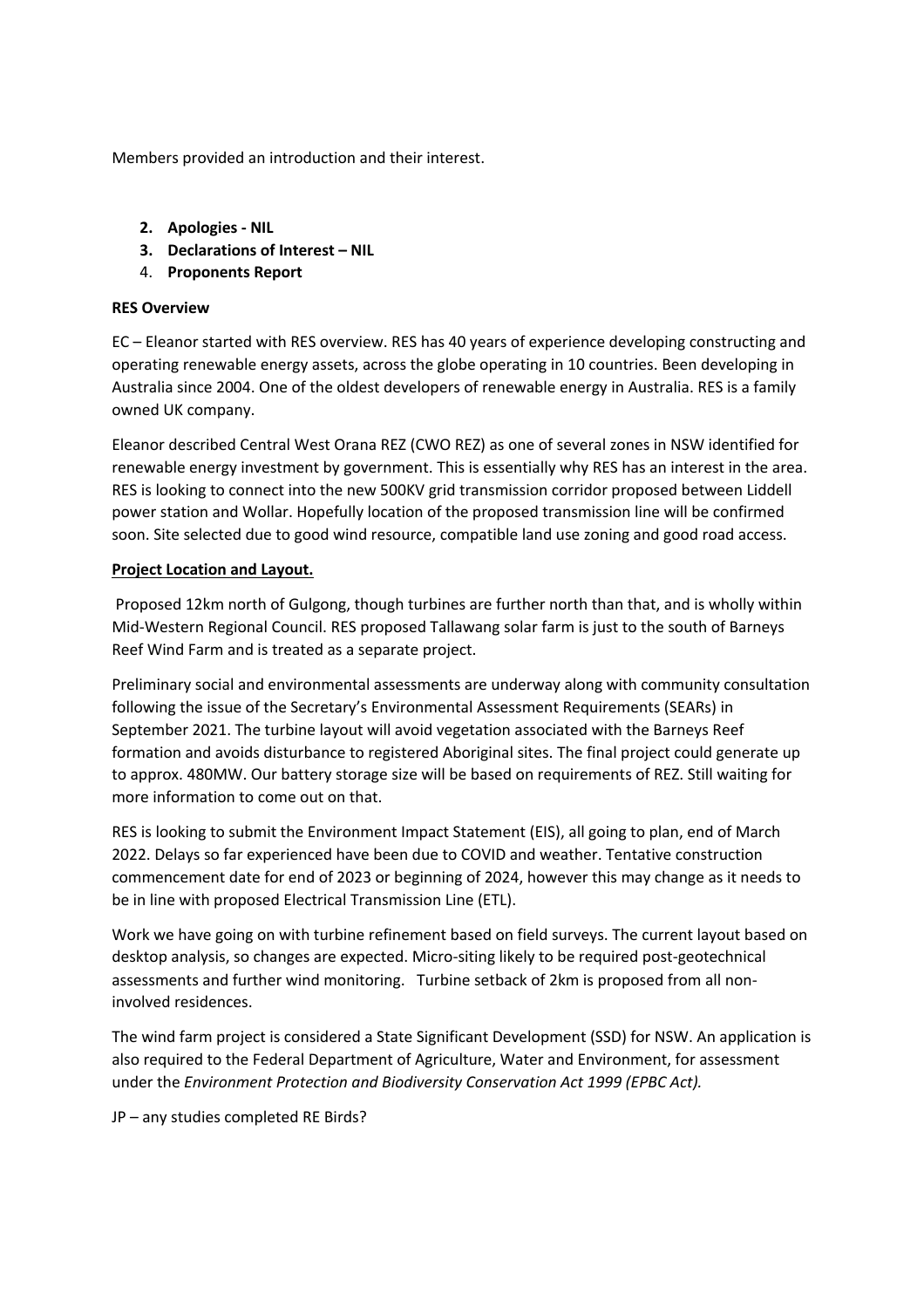EC – 3-4 studies, impact to avifauna have not been identified as a significant issue. Some EPBC species listed bat habitat has been identified. Ecologists have mapped out this habitat, our project design has avoided those areas.

BB – Ulan Coal trapped several bats recently. Just a few kms from the study area. EC noted this point.

EC – Infrastructure avoids the physical rock formation of Barneys Reef. We have made our project boundary in line with Environmental Management zoned land. The project is completely avoiding that area to minimise land and ecology risk. It also avoids Cultural Heritage artefacts identified from our desktop studies. Turbines will be set back a minimum 2km from uninvolved residences. A lot of residences are further back than this.

EC – The Tallawang transmission line through Barneys Reef project area has been designed to minimise visual impact from neighbours

BB – Has that changed? Last week we assessed entire area.

EC – Last week you assessed the correct area

PW – What does micro-siting mean?

EC – A radius around each proposed turbine is being assessed. Siting of infrastructure within that radius is a micro-site to make the placement better based on assessment outcomes. Also, we could move the turbines to improve the generation outcomes.

BB- each one of those dots in the middle is supposed turbine location, all around that is 500m of assessed area.

### **Preliminary Studies**

**Access** – 3 potential access points. 2 Merotherie Road. 1 Gingers Lane.

BB – will Gingers be upgraded?

EC – work will be required for Gingers Lane, likely Merotherie Road as well.

Turbines and components will come into Newcastle and up the Golden Hwy. Not sure if we will use both of Merotherie road and Gingers, or just one.

GG – will workers from the south be coming in from those access points?

DM – if you use Gingers lane it will require a lot of work. Could be dangerous. Will the widening of the road form part of the planning?

EC – we will need to do work on the intersection, it's not wide enough for the blade sweep. Safety will also be considered in the analysis of access suitability.

GG – what length blade?

EC – EIS will suggest a blade length of 97.5m, this is bigger than any blade currently on the market. We are overplanning to account for improvements in technology.

GW – are these council roads?

EC – yes. Design will be in consultation with Council

BB – if you're planning for 97.5m blades, what's the hub height?

EC – Over planned hub height 182.5 and 280 metres from the ground to tip of the blade **Noise -**

Noise monitors are out at the moment, once they have been out for 6 weeks we can take the data and put against the noise of the turbines and wind noise to come out with a more accurate noise buffer. Where we need to, we can discuss with neighbours or move turbines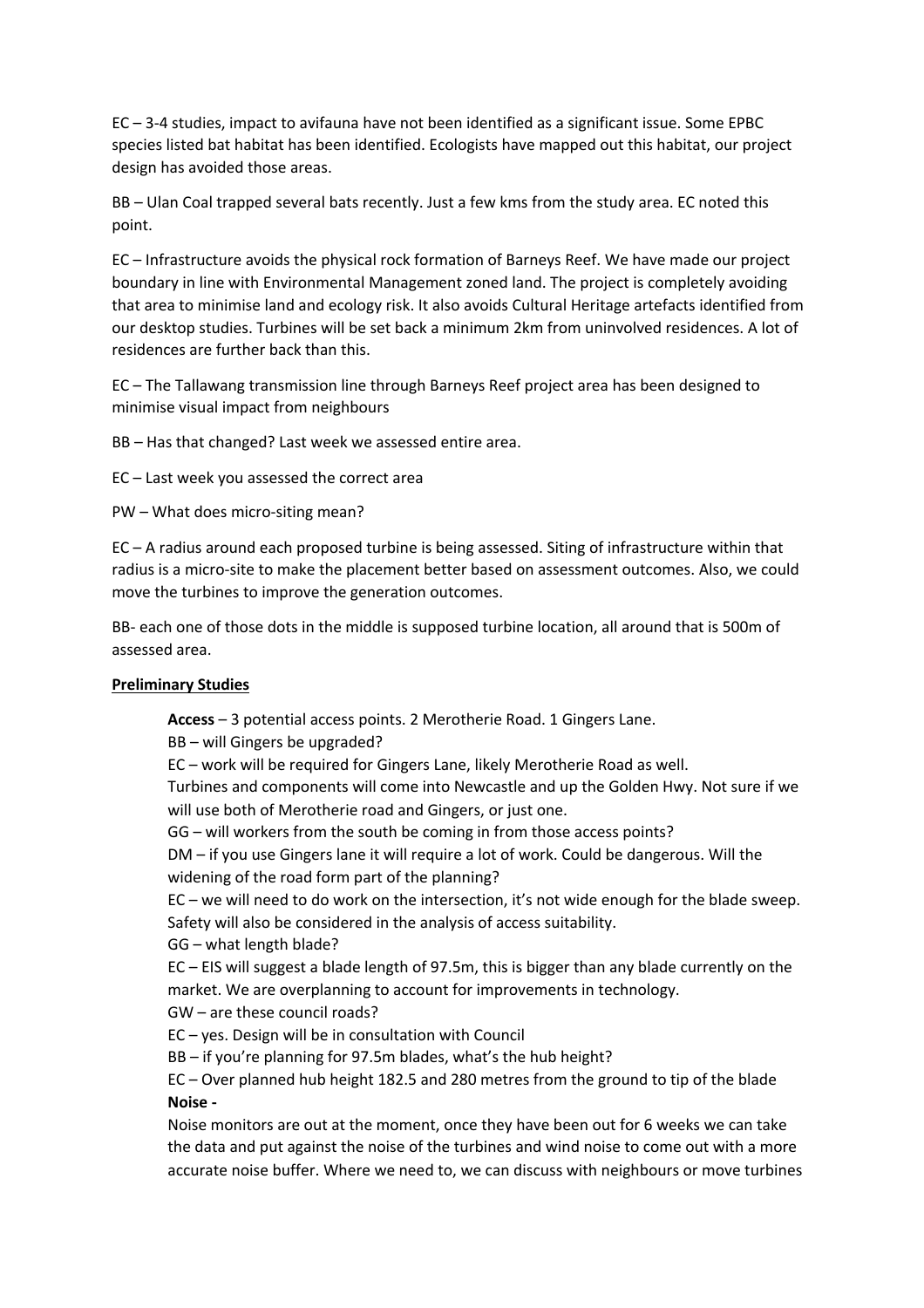#### **Heritage**

Preliminary findings indicate there are 12 registered Aboriginal sites within the project area and one active registered Native Title claim. Detailed Aboriginal Cultural Heritage Assessment is being undertaken in consultation with the Registered Aboriginal Parties. Most artefacts identified from desktop study were limited to waterways and reef. Preliminary design excludes these areas. We may need to make these buffer zones bigger once results of field survey are in.

#### **Visual**

Preliminary finding indicates the town of Gulgong and surrounds will have the potential to view the project in its entirety, although vegetation will reduce the impact. Views of the Project Area will be screened by topography from the town of Dunedoo.

Have had neighbour engagement and identified potential impacts. Photos have been taken to develop photomontages. When purely considering topography, a lot of the area will be able to see turbines, though this assumption does not consider natural or artificial barriers. We expect the visual impact will be lower than what is shown currently.

#### **Biodiversity** –

Seasonal surveys started in 2020. Flora and fauna plus bird and bat surveys were undertaken. Much of the project is category one vegetation. Where high risk is identified, this have been avoided in the design. Where medium risk identified, we have avoided to the extent possible, however may traverse some of this area. The new layout is based on updated ecology data. The bat mentioned earlier is EPBC listed, as are some ecological communities.

LR - will offsets be purchased?

EC – we are discussing internally. Potentially private offsets will be purchased. We are looking at the land to see whether it contains enough offset land.

- LR do you know what council area?
- EC probably too early, but likely Mid-Western. Too early to know specifics at this point.
- GW has the federal department declared a control action?
- EC not yet but we expect it will. EPBC referral expected to go in next month.
- DM what's a controlled action?
- EC identified as impacting on federal listed species.

#### **Benefit Sharing and Community Engagement**

DC – an overview of what benefit sharing means was provided. The project will include two main mechanisms for delivering meaningful benefits to the local community – a community fund program and a neighbour benefit program. Details of both are still yet to be finalised, as there are ongoing conversations between regulators (DPIE and local councils) about the suitability of VPAs to formalise these arrangements. RES will be advocating for fund designs that empower the local community to make key decisions around fund design and fund administration

DC – These initiatives go a long way to address the issue of fairness expressed by near neighbours. They are now being quite common for wind developments, but not so much for solar projects. Our Tallawang Solar Project will include a neighbour program.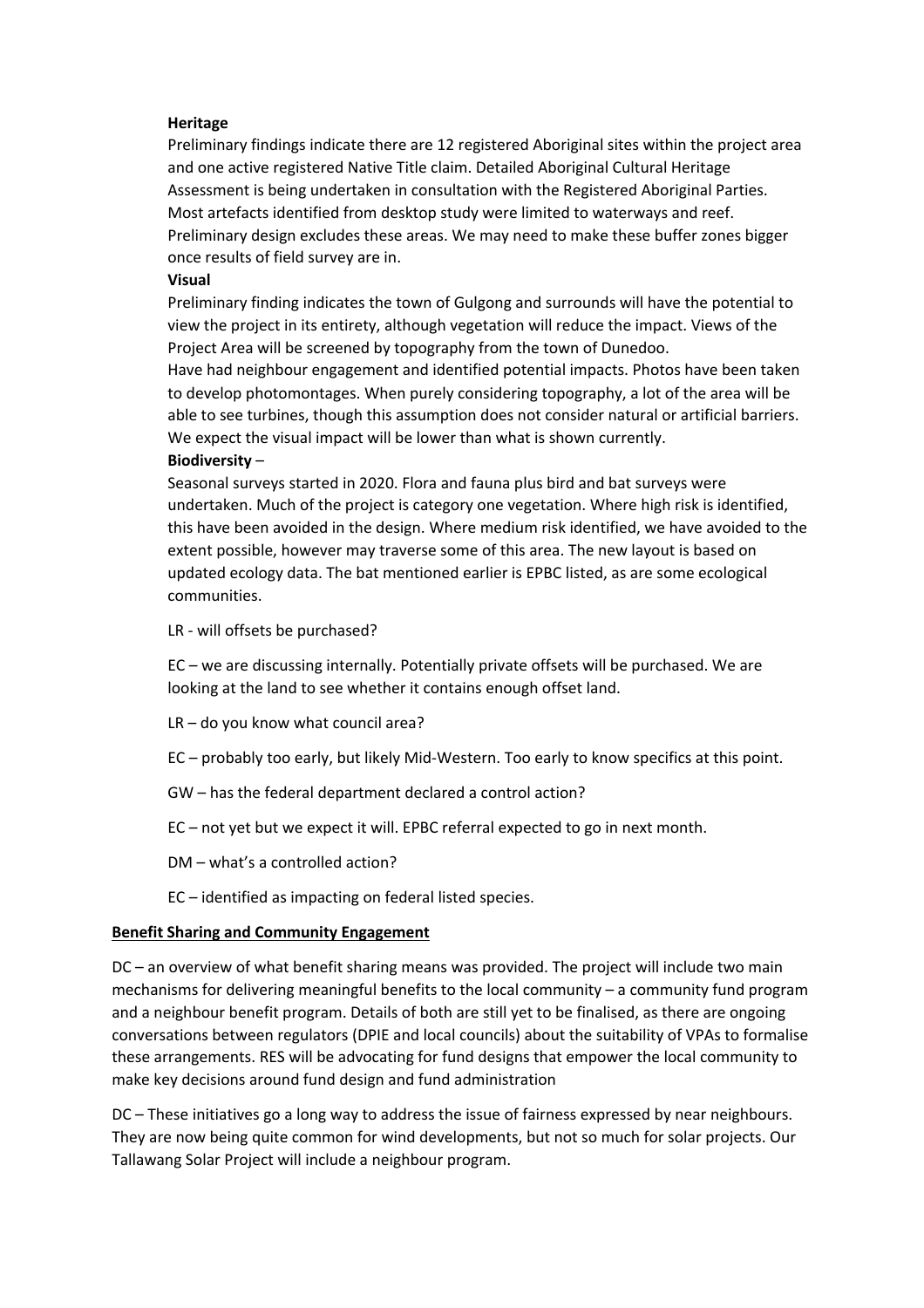## **Community Engagement (2021)**

DC – Looking back at community consultation, you can see that engagement commenced in March 2021 with landholder and project neighbours. As assessments started, feedback from relevant and interested members of the community was obtained.

DC- We are currently planning to run two in-person information sessions at the upcoming agricultural shows in February, as well as an online information session to seek further feedback on project changes and provide information about our plans to submit an EIS later in March.

DM – Will the project benefits continue if the project is extended?

DC – Yes. Whilst the terms of these programs are in draft, they do stipulate that the funds will continue for the life of the project. If the project is extended beyond the currently envisaged life, benefit sharing programs with the community with either be extended.

GW – A new application process would most likely be required with the Department of Planning.

## **5. General Business**

DM – Who has been consulted with so far?

DC - From March of last year, landholder and project neighbours, followed by local council and broader community groups, accommodation providers, and interested stakeholders in the general community.

DM – By accommodation providers do you mean hotels etc., or locals who live nearby?

EC – At this stage just accommodation providers.

DM – No decision on camps?

GG – Mid-Western council is against camps.

DM – Do you work on a quota?

EC – Will have to get back to you on the quotas we're seeking to adhere to. This may be determined by the EPC contractor.

EC – We do have a construction and asset management side of our business, so a lot of our projects do move into that space.

BB – EIS is submitted in March, there was a lot of talk in the towns (and in government) that said that it's already pretty well written. That's fast. Who is behind the studies? Umwelt?

EC – Umwelt. Correct.

JP – What's the benefit of large turbines?

EC – Increased yield. With the wind data we've found to date, the difference in turbine yield is significant.

JP – I've been talking to people down near Wallerawang. They've reduced turbines because in 30 years time they are not reusable. A 60m turbine as opposed to 280 is a lot of difference.

GG – A lot has to do with availability of cranes. I don't think they can do controlled demolitions.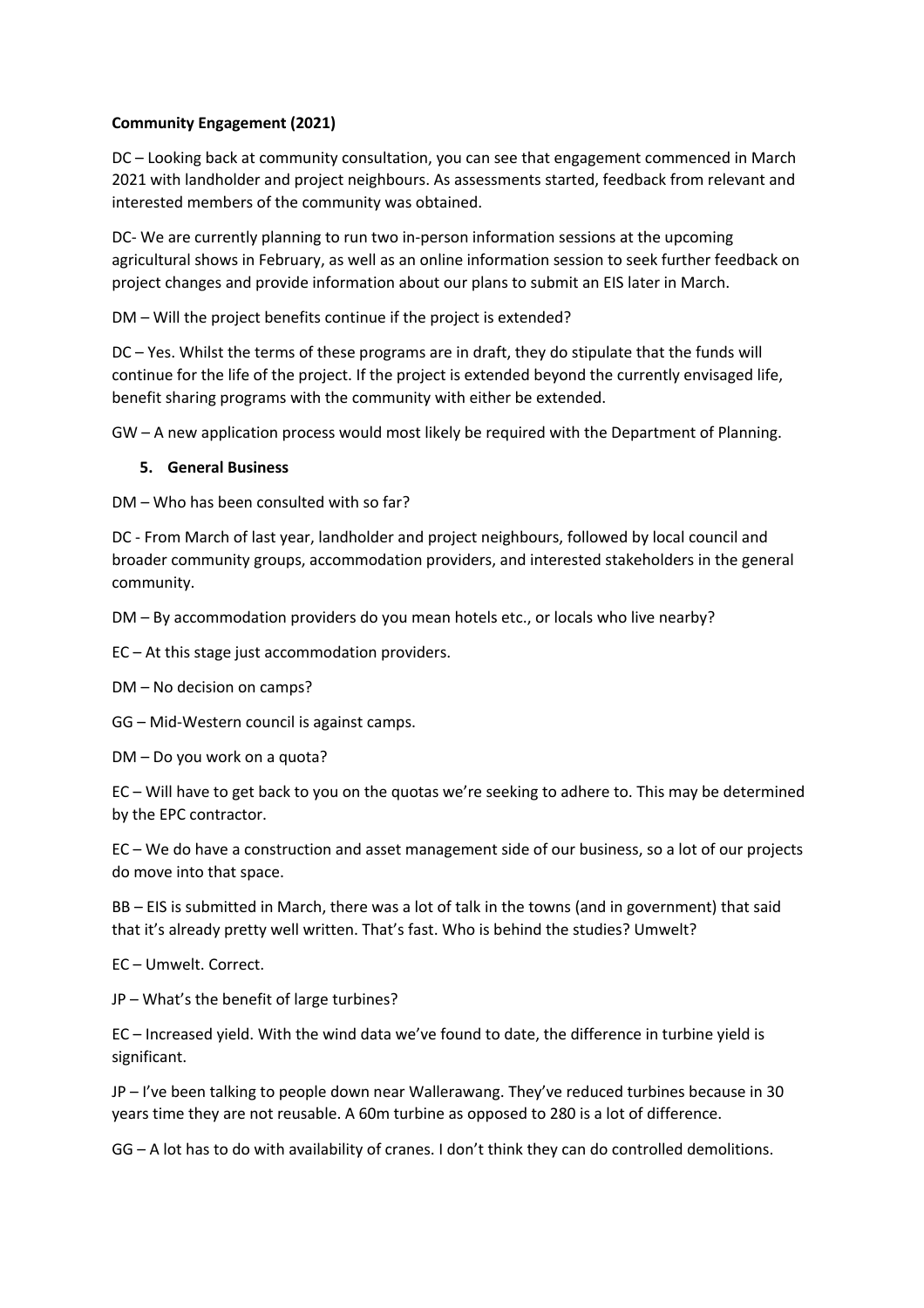DC – Bigger turbines often means fewer turbines, which is a silver lining from a visual impact perspective when talking about larger turbines.

PW – Does altitude play into neighbour benefit program amounts for neighbours?

DC – A challenge with developing a program is in establishing clear and simple eligibility criteria that can be applied fairly to all eligible neighbours. Simple seems to be better as it minimises the risk that the criteria will be interpreted differently by different neighbours, which may spark disagreement with the proponent and between neighbours. The current criteria we are considering considers chiefly the proximity to a turbine and the presence (or absence) of a house.

BB – Turbine locations - have they been truthed by an engineer? Some of those have been located by creek lines, waterways etc.

EC – Our civil engineer is located in Brisbane, but once he's available we'll get him down.

DH – The lay of the land, it's flat right?

EC – Yep, it's easier for construction.

EC – Geotech is important to get an idea of the soil types. Early this year we'll get onsite investigations.

DH – How many wind farms have you done?

EC – RES has a pipeline of wind projects across Australia. Projects that have been developed and are now in construction or operational include Taralga (NSW), Ararat (Vic), Murra Warra I (Vic), Murra Warra II (VIC) and Dulacca (Qld). In the last few years RES have been building up their construction and asset management side of the business, we currently manage Murra Warra I (operations) and Murra II (nearing the end of construction) and Dulacca (construction began Q3 2021).

DM – Are we encouraged to have the community come to us with issues?

GW – Absolutely, whatever you're comfortable with. We like to have people's names and contact details publicly on the website. Any objections? No objections were raised.

If members have issues that need to be raised before the next CCC meeting they can be directed to the Chairperson who will raise them with the Project Team.

BB – Issue: excess tracks in the project site. This needs to be reduced.

EC – We just identified any tracks that could be useable to be assessed. Once the plans and layout mature, we'll identify the final tracks.

BB – Telecommunications is poor at the project site. This will be a safety issue

EC – This will be resolved if the project proceeds.

### **6. Alternative Representatives**

The Chairperson advised that stakeholder groups or local councils could nominate an alternative representative if they are unable to attend a meeting.

### **7. Meeting Schedule**